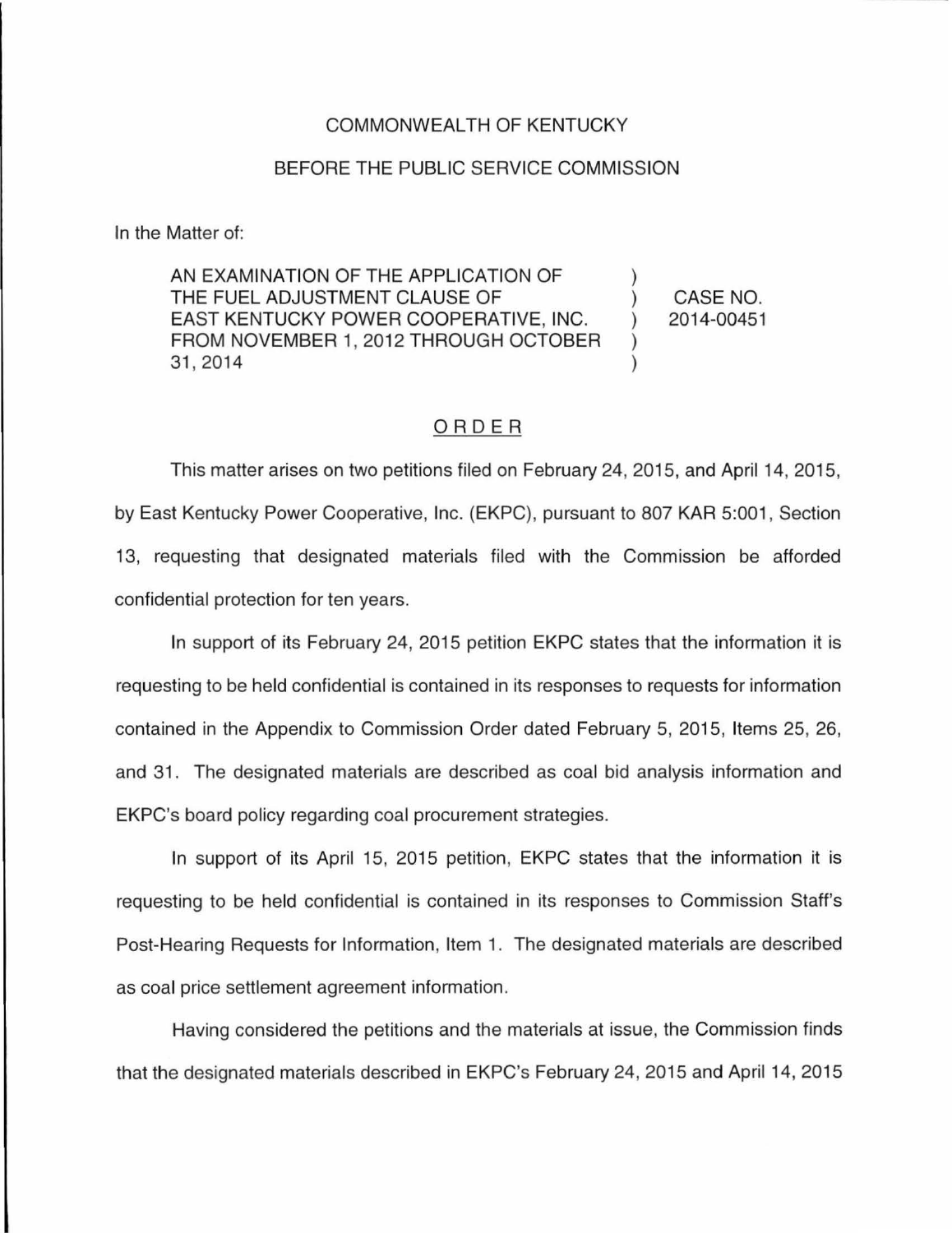petitions meet the criteria for confidential treatment and are exempted from public disclosure pursuant to KRS  $61.878(1)(c)(1)$ .

IT IS THEREFORE ORDERED that:

1. EKPC's February 24, 2015 and April 14, 2015 petitions for confidential protection are granted.

2. The designated materials shall not be placed in the public record or made available for public inspection for ten years, or until further Orders of this Commission.

3. Use of the designated materials in any Commission proceeding shall be in compliance with 807 KAR 5:001, Section 13(9).

4. EKPC shall inform the Commission if the designated materials become publicly available or no longer qualify for confidential treatment.

5. If a non-party to this proceeding requests to inspect the designated materials granted confidential treatment by this Order and the period during which the materials have been granted confidential treatment has not expired, EKPC shall have 30 days from receipt of written notice of the request to demonstrate that the materials still fall within the exclusions from disclosure requirements established in KRS 61.878. If EKPC is unable to make such demonstration, the requested materials shall be made available for inspection. Otherwise, the Commission shall deny the request for inspection.

6. The Commission shall not make the designated materials available for inspection for 30 days following an Order finding that the materials no longer qualify for confidential treatment in order to allow EKPC to seek a remedy afforded by law.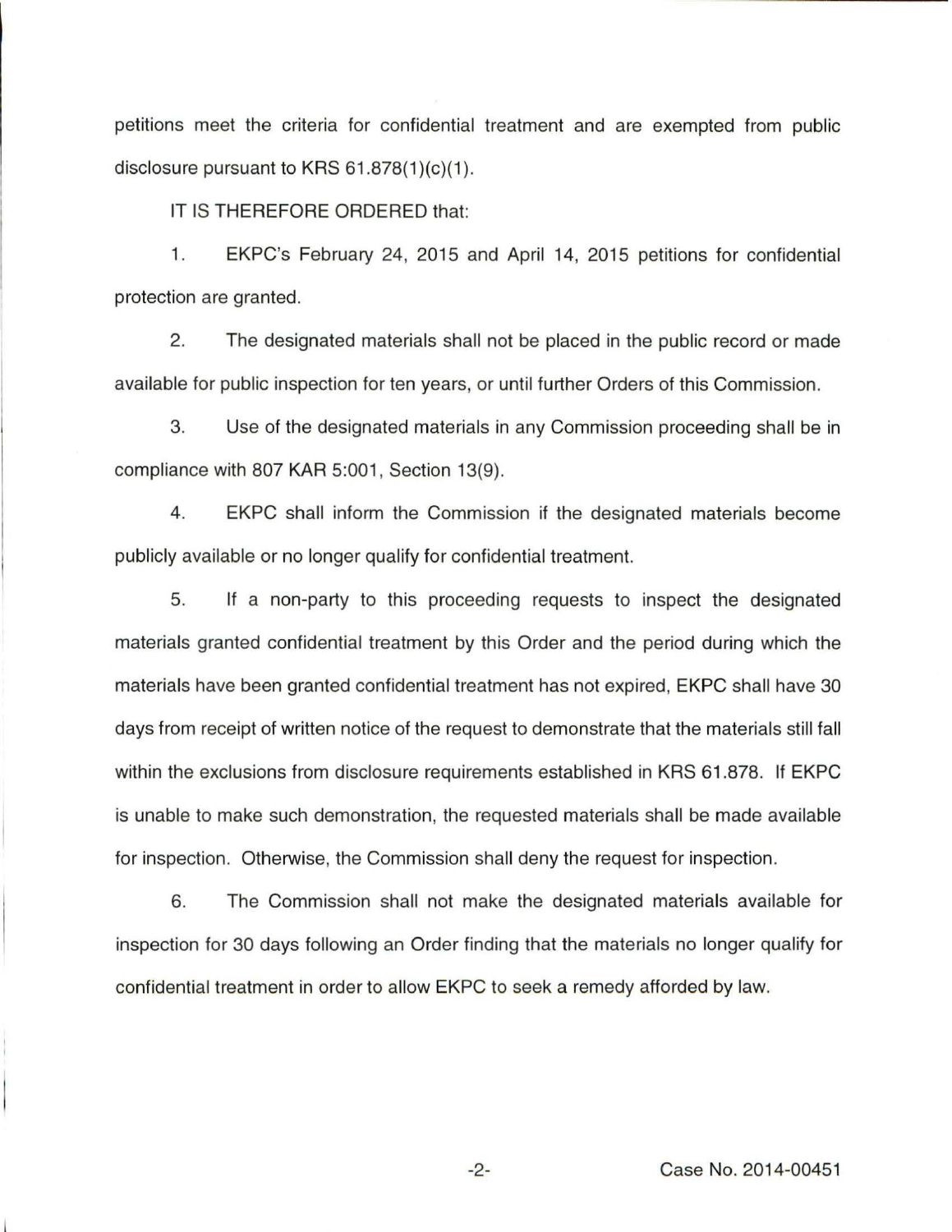By the Commission

|                                              | <b>ENTERED</b> |  |
|----------------------------------------------|----------------|--|
| JAN 24 2019                                  |                |  |
| <b>KENTUCKY PUBLIC</b><br>SERVICE COMMISSION |                |  |

ATTEST: **OLExecutive Director** 

Case No. 2014-00451